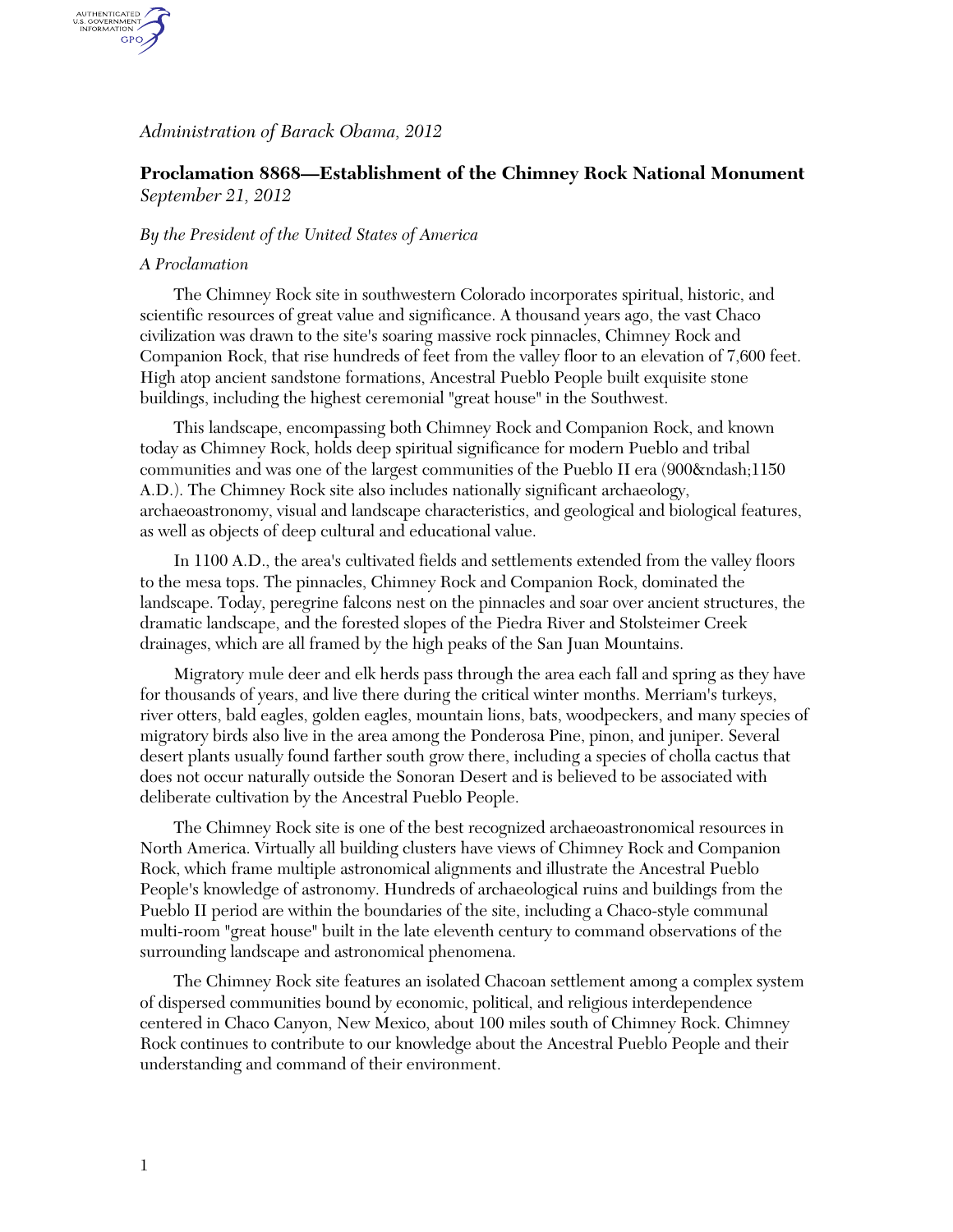Today, descendants of the Ancestral Pueblo People return to this important place of cultural continuity to visit their ancestors and for other spiritual and traditional purposes. It is a living landscape that shapes those who visit it and brings people together across time. Since the 1920s, there has been significant archaeological interest in Chimney Rock. Because it does not appear to have been reoccupied after the early 1100s, Chimney Rock offers a valuable window into the cultural developments of the Pueblo II era and affords opportunities to understand how geology, ecology, and archaeology interrelate. Because visitors travel from areas near and far, these lands support a growing travel and tourism sector that is a source of economic opportunity for the community, especially businesses in the region. They also help to attract new residents, retirees, and businesses that will further diversify the local economy.

In 1970, Chimney Rock was listed on the National Register of Historic Places, and its spectacular landscape has been open to visitors ever since.

*Whereas* section 2 of the Act of June 8, 1906 (34 Stat. 225, 16 U.S.C. 431) (the "Antiquities Act"), authorizes the President, in his discretion, to declare by public proclamation historic landmarks, historic and prehistoric structures, and other objects of historic or scientific interest that are situated upon the lands owned or controlled by the Government of the United States to be national monuments, and to reserve as a part thereof parcels of land, the limits of which in all cases shall be confined to the smallest area compatible with the proper care and management of the objects to be protected;

*Whereas* it is in the public interest to preserve and protect the objects of scientific and historic interest at Chimney Rock;

*Now, Therefore, I, Barack Obama,* President of the United States of America, by the authority vested in me by section 2 of the Antiquities Act, hereby proclaim, set apart, and reserve as the Chimney Rock National Monument (monument) the objects identified above and all lands and interests in lands owned or controlled by the Government of the United States within the boundaries described on the accompanying map entitled "Chimney Rock National Monument" and the accompanying legal description, which are attached to and form a part of this proclamation, for the purpose of protecting those objects. These reserved Federal lands and interests in lands encompass approximately 4,726 acres, which is the smallest area compatible with the proper care and management of the objects to be protected.

All Federal lands and interests in lands within the boundaries of the monument are hereby appropriated and withdrawn from all forms of entry, location, selection, sale, leasing, or other disposition under the public lands laws, including withdrawal from location, entry, and patent under the mining laws, and from disposition under all laws relating to mineral and geothermal leasing. Lands and interests in lands within the monument's boundaries not owned or controlled by the United States shall be reserved as part of the monument upon acquisition of ownership or control by the United States.

The establishment of this monument is subject to valid existing rights. The Secretaries of Agriculture and the Interior shall manage development under existing oil and gas leases within the monument, subject to valid existing rights, so as not to create any new impacts that would interfere with the proper care and management of the objects protected by this proclamation.

Nothing in this proclamation shall be construed to alter the valid existing water rights of any party, including the United States.

The Secretary of Agriculture (Secretary) shall manage the monument through the Forest Service, pursuant to applicable legal authorities, consistent with the purposes and provisions of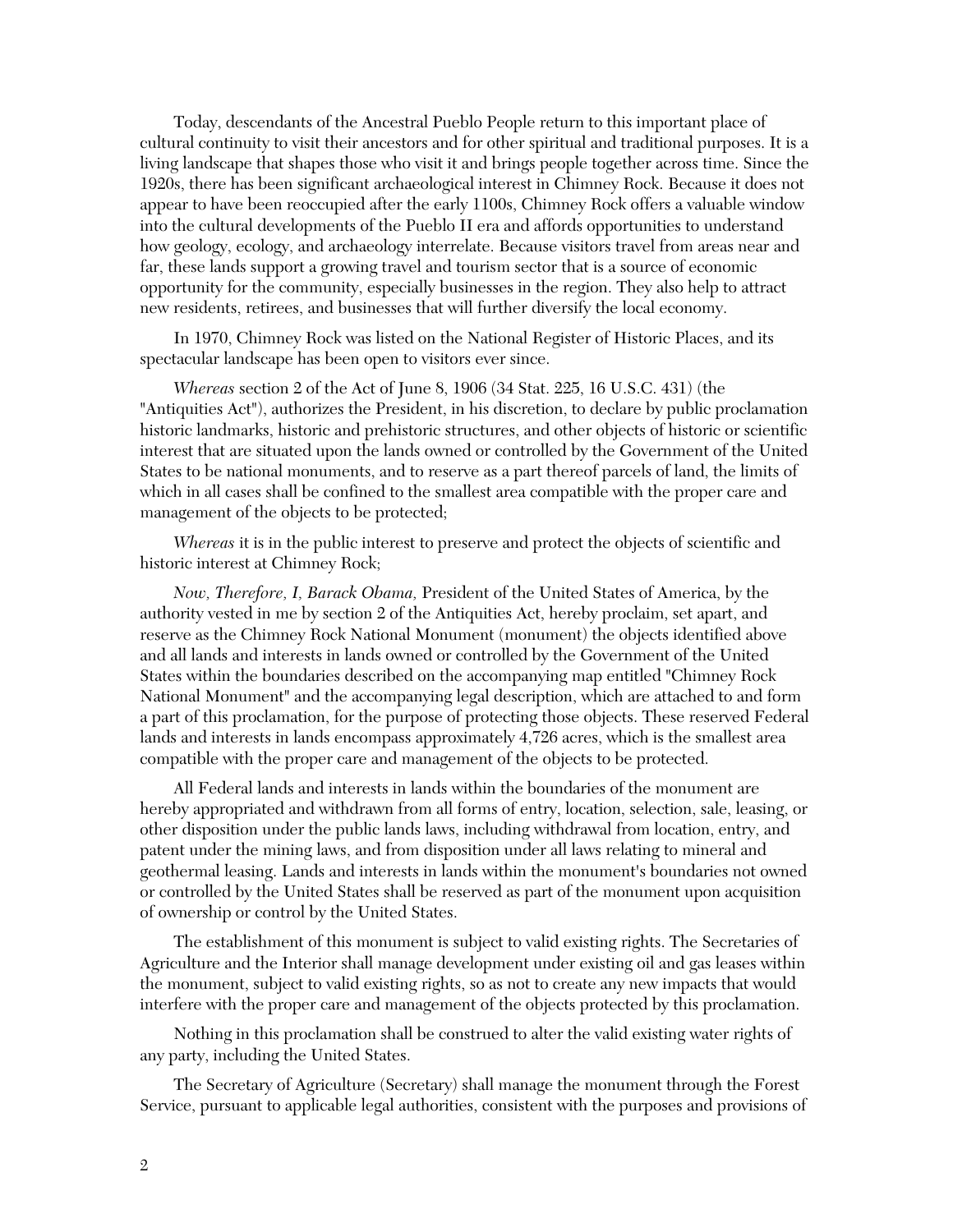this proclamation. The Secretary shall prepare, within 3 years of the date of this proclamation, a management plan for the monument, and shall promulgate such regulations for its management as deemed appropriate. The plan will provide for protection and interpretation of the scientific and historic objects identified above, and continued public access to those objects, consistent with their protection. The plan will protect and preserve access by tribal members for traditional cultural, spiritual, and food- and medicine-gathering purposes, consistent with the purposes of the monument, to the maximum extent permitted by law.

The Secretary shall prepare a transportation plan that addresses actions necessary to protect the objects identified in this proclamation, including road closures and travel restrictions. For the purpose of protecting the objects identified above, the Secretary shall limit all motorized and mechanized vehicle use to designated roads, except for emergency or authorized administrative purposes.

The Secretary shall, in developing any management plans and any management rules and regulations governing the monument, consult with the Secretary of the Interior. The final decision to issue any management plans and any management rules and regulations rests with the Secretary of Agriculture. Management plans or rules and regulations developed by the Secretary of the Interior governing uses within national parks or other national monuments administered by the Secretary of the Interior shall not apply within the monument.

Nothing in this proclamation shall be deemed to enlarge or diminish the jurisdiction of the State of Colorado with respect to fish and wildlife management.

Nothing in this proclamation shall be deemed to enlarge or diminish the rights of any Indian tribe.

Laws, regulations, and policies followed by the Forest Service in issuing and administering grazing permits or leases on all lands under its jurisdiction shall continue to apply with regard to the lands in the monument.

The Secretary may carry out vegetative management treatments within the monument, except that timber harvest and prescribed fire may only be used when the Secretary determines it appropriate to address the risk of wildfire, insect infestation, or disease that would endanger the monument or imperil public safety.

Nothing in this proclamation shall be deemed to revoke any existing withdrawal, reservation, or appropriation; however, the national monument shall be the dominant reservation.

Warning is hereby given to all unauthorized persons not to appropriate, injure, destroy, or remove any feature of the monument and not to locate or settle upon any of the lands thereof.

*In Witness Whereof*, I have hereunto set my hand this twenty-first day of September, in the year of our Lord two thousand twelve, and of the Independence of the United States of America the two hundred and thirty-seventh.

#### BARACK OBAMA

[Filed with the Office of the Federal Register, 8:45 a.m., September 26, 2012]

NOTE: This proclamation and its attached annexes were published in the *Federal Register* on September 27.